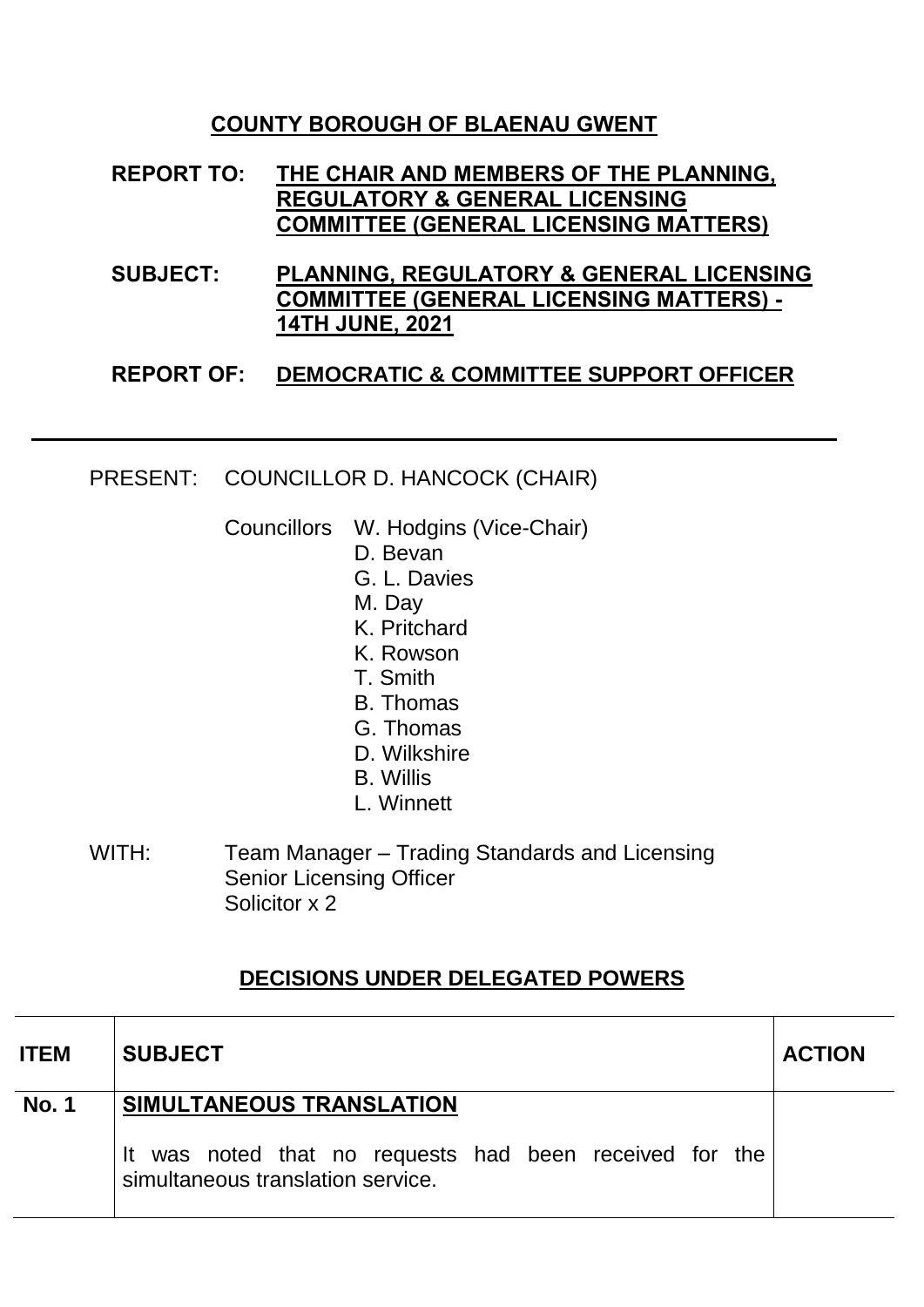| <b>No. 2</b> | <b>APOLOGIES</b>                                                                                                                                                                                                                                                                                                                                                                                                                                                                                                                                                                                                                                                                                                                                                                                                                                                                                                                                                                         |  |
|--------------|------------------------------------------------------------------------------------------------------------------------------------------------------------------------------------------------------------------------------------------------------------------------------------------------------------------------------------------------------------------------------------------------------------------------------------------------------------------------------------------------------------------------------------------------------------------------------------------------------------------------------------------------------------------------------------------------------------------------------------------------------------------------------------------------------------------------------------------------------------------------------------------------------------------------------------------------------------------------------------------|--|
|              | The following apologies for absence were received:-                                                                                                                                                                                                                                                                                                                                                                                                                                                                                                                                                                                                                                                                                                                                                                                                                                                                                                                                      |  |
|              |                                                                                                                                                                                                                                                                                                                                                                                                                                                                                                                                                                                                                                                                                                                                                                                                                                                                                                                                                                                          |  |
|              | Councillor J. Hill<br><b>Councillor C. Meredith</b>                                                                                                                                                                                                                                                                                                                                                                                                                                                                                                                                                                                                                                                                                                                                                                                                                                                                                                                                      |  |
| <b>No. 3</b> | DECLARATIONS OF INTEREST AND DISPENSATIONS                                                                                                                                                                                                                                                                                                                                                                                                                                                                                                                                                                                                                                                                                                                                                                                                                                                                                                                                               |  |
|              | There were no declarations of interest or dispensations reported.                                                                                                                                                                                                                                                                                                                                                                                                                                                                                                                                                                                                                                                                                                                                                                                                                                                                                                                        |  |
| <b>No. 4</b> | TAXI POLICY - DEPARTMENT FOR TRANSPORT STATUTORY<br><b>TAXI AND PRIVATE HIRE VEHICLE STANDARDS</b>                                                                                                                                                                                                                                                                                                                                                                                                                                                                                                                                                                                                                                                                                                                                                                                                                                                                                       |  |
|              | Consideration was given to the report of the Senior Licensing<br>Officer.                                                                                                                                                                                                                                                                                                                                                                                                                                                                                                                                                                                                                                                                                                                                                                                                                                                                                                                |  |
|              | The Team Manager – Trading Standards and Licensing informed<br>that the report detailed the 'Statutory Taxi and Private Hire Vehicle<br>Standards' document and the Welsh Government's 'Guide to<br>Harmonisation of Taxi and Private Hire Vehicle Licensing in<br>Wales'. A copy of the aforementioned documents was provided in<br>the appendices. The Team Manager also stated that the report<br>sought approval for a change to the Authority's Policy Relating to<br>Hackney Carriage and Private Hire Licences to allow for 6 monthly<br>Disclosure and Barring Service (DBS) checks to take place.                                                                                                                                                                                                                                                                                                                                                                               |  |
|              | The Team Leader further spoke to the report and outlined the key<br>points. The Team Leader assured the Committee that the<br>Authority was already implementing most of the recommendations<br>and a working group which had been set up across Wales to<br>further their implementation in a consistent manner across Wales.<br>In terms of costs to licence holders it was reported that at present<br>the Council expected licensed drivers to obtain an Enhanced<br>Disclosure and Barring Services report (DBS) every three years at<br>the licence holders expense of £50. The Standards suggested that<br>these checks should be carried out every six months and that this<br>is therefore best achieved if the licence holder signs up to the DBS<br><b>Update Service.</b><br>This enabled a rolling programme to be implemented which<br>allowed the Council to check records without the need for the<br>licence holder to make a new application. The costs to the licence |  |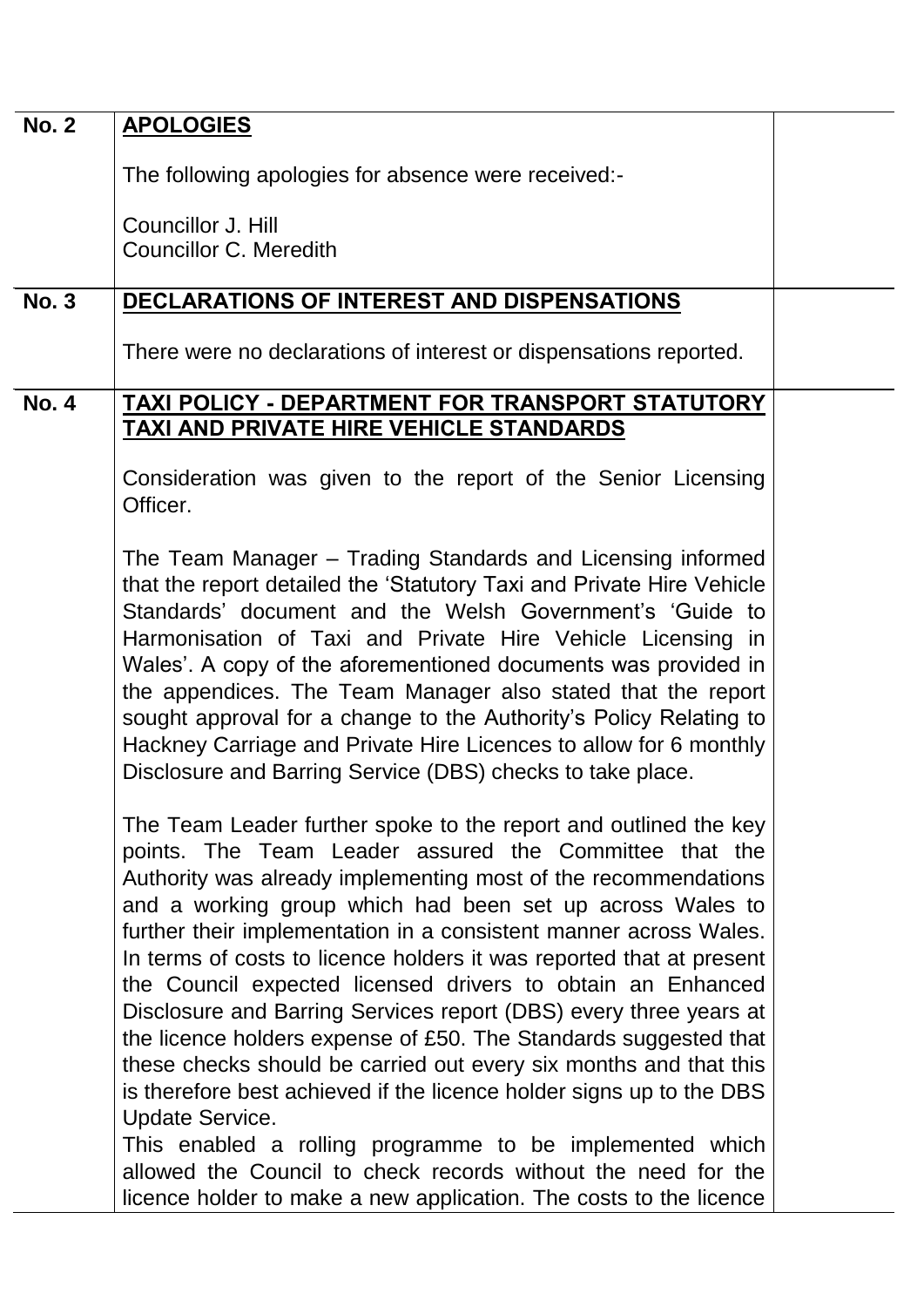holder for the new system was £13 per year. This eventually would result in a small saving to the licence holder and the benefit to the Council would be that records could be checked instantly.

The Team Manager – Trading Standards and Licensing referred the Committee to the Option 1 which was the preferred option and advised that further reports would be presented to the Committee if and when there were further changes proposed via the working group or proposed policy changes. It was added that informal consultation had been undertaken with the taxi trade's association in Blaenau Gwent and no significant issues of concern had been identified, therefore it was felt that there was no need to further consult at this point in time on the proposal before the Committee. Further consultation with the trade would occur as appropriate on other changes, as necessary.

At this juncture the Chair invited questions from Members.

A Member felt that once the new system was up and running it gave the larger operators the added safeguard that a driver, if convicted would be identified and reported accordingly.

Another Member welcomed the report and felt that it gave additional assurances which was paramount for the safety of the public. The Member asked if there had been any sexual assaults reported in Blaenau Gwent as there had been in Manchester and Merseyside. It was confirmed that Officers were not aware of any similar incidents reported in Blaenau Gwent.

In response to a question raised in relation to adequate staff to cover the additional work, it was informed that at present the Licensing Team consisted of 4 members of staff. Although, some staff worked reduced hours, during the recent months all four staff had been working

37 hours due to extra work related to the pandemic.

The Team Manager felt that there was no need for additional resources as the work would be absorbed in the current staffing levels.

A Member raised concerns around the lack of a standardised dress code for Blaenau Gwent and welcomed the comments in the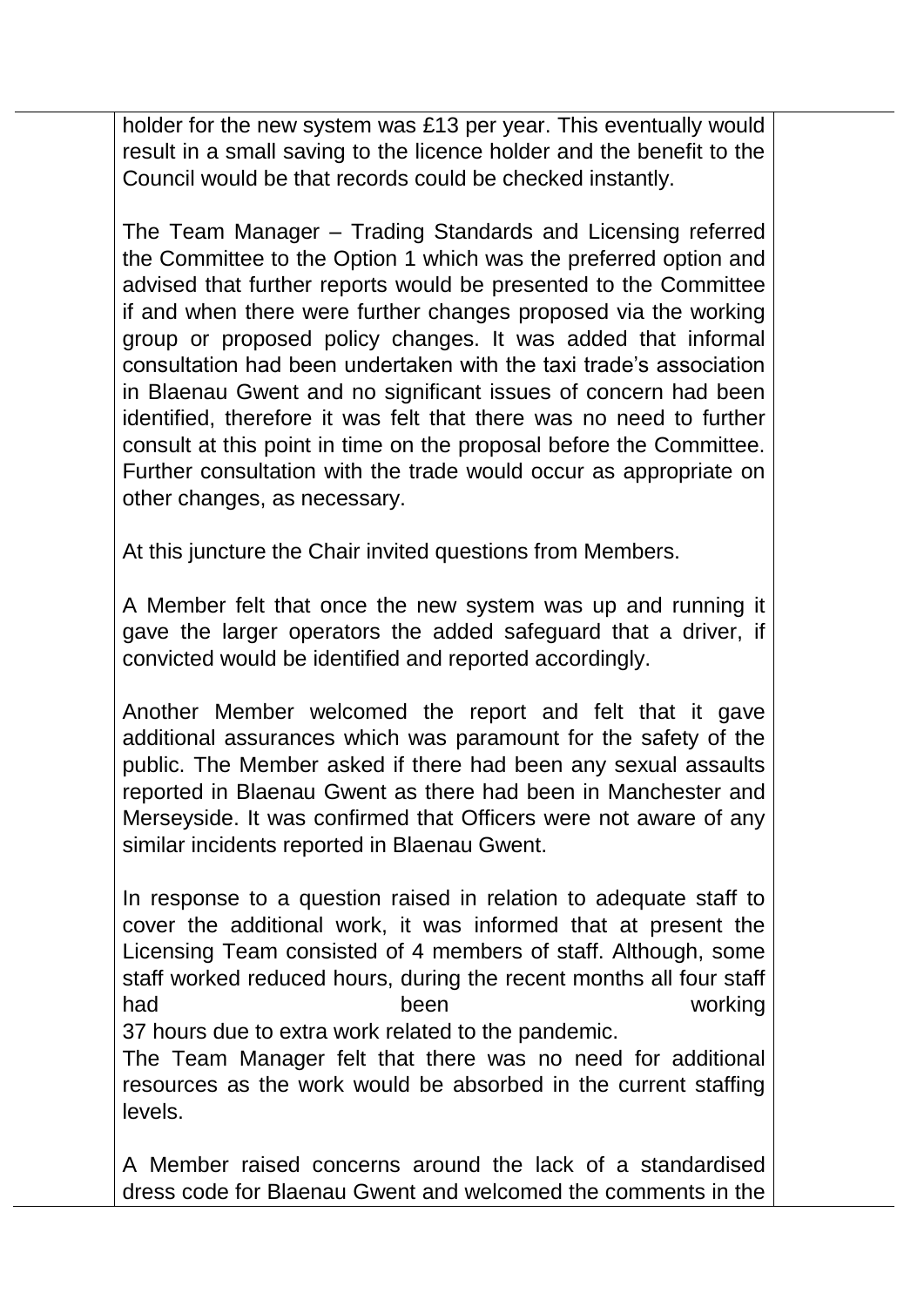|              | report. The Member felt that if taxi drivers wore standard dress<br>code it would enable customers to recognise them easily.                                                                                                                                                                                                                                                                                                         |  |
|--------------|--------------------------------------------------------------------------------------------------------------------------------------------------------------------------------------------------------------------------------------------------------------------------------------------------------------------------------------------------------------------------------------------------------------------------------------|--|
|              | The Team Member concurred with the comments and advised that<br>it was a matter to be discussed at the working party. The Senior<br>Licensing Officer added that although the Authority does not have<br>a formal dress code there was certain items of clothing that were<br>not acceptable. There were certain points from Welsh Government<br>document that the Authority could consider to be added in terms of<br>a dress code. |  |
|              | Upon a vote being taken, it was unanimously                                                                                                                                                                                                                                                                                                                                                                                          |  |
|              | RESOLVED that the report be accepted and the adoption of the<br>DBS requirements of the Statutory Taxi and Private Hire Vehicle<br>Standards be approved (Option 1), specifically with regard to:-                                                                                                                                                                                                                                   |  |
|              | The implementation of 6 monthly checks, commencing with<br>$\bullet$<br>immediate effect, on a rolling programme as and when<br>renewals are due; and                                                                                                                                                                                                                                                                                |  |
|              | That the Authority's Policy Relating to Hackney Carriage and<br>$\bullet$<br>Private Hire Licences be amended accordingly and Members<br>agreed to a full consultation                                                                                                                                                                                                                                                               |  |
| <b>No. 5</b> | <b>CARDIFF CAPITAL REGION GREEN TAXI PILOT SCHEME</b>                                                                                                                                                                                                                                                                                                                                                                                |  |
|              | Consideration was given to the report of the Senior Licensing<br>Officer.                                                                                                                                                                                                                                                                                                                                                            |  |
|              | The Team Manager – Trading Standards and Licensing advised<br>that the report outlined the Cardiff Capital Region (CCR) Green<br>Taxi Pilot Scheme to be introduced in Blaenau Gwent and sought<br>approval to allow an exception to the Authority's Policy Relating to<br>Hackney Carriage and Private Hire Licences in respect of the<br>livery of these vehicles.                                                                 |  |
|              | This request was consistent and identifiable across the other 12<br>authorities who were taking part in the pilot scheme. The report<br>reflected work to be carried out by the Licensing team within<br>existing resources, however there are no financial implications as                                                                                                                                                          |  |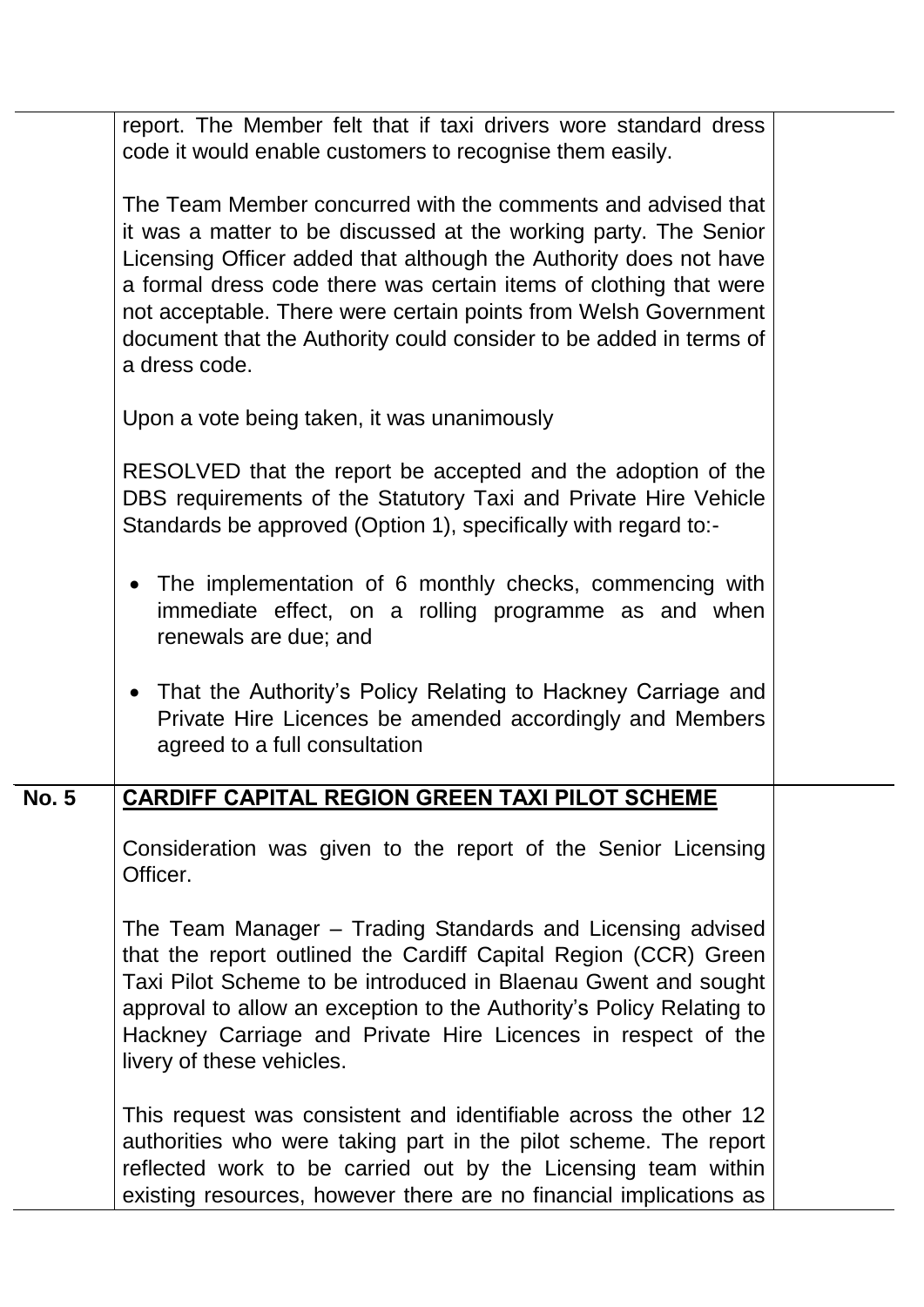cost would be fully funded by the Cardiff Capital Region.

The Team Leader further spoke to the report and gave details of the pilot scheme. The Team Leader noted that Welsh Government had set a target of decarbonisation for all local authorities taxi fleet in Wales by 2028 and it was hoped that the Green Taxi pilots would assist in achieving the target. The pilot scheme would run for 2-3 years and associated charging ports for use by taxis/private hire vehicles would be installed near or in main taxi ranks in Blaenau Gwent. The more detailed information was being finalised and once it was available reports would be presented accordingly to ensure Members were kept up to date.

The Team Leader stated that Blaenau Gwent Licensing Authority was not the lead on the project, the Authority was taking part in the pilot scheme. The Management of the scheme would be carried out by a management Company within the Cardiff Capital Region.

The Authority had been provided with two wheelchair accessible Nissan Dynamo vehicles and these would be available for drivers during the trial free of charge. It was hoped that the scheme would be a 'try before you buy' initiative, allowing licensed taxi drivers to try the vehicle free of charge for 30 days. The trial was likely to also include free electric charging, insurance, vehicle licensing, breakdown cover etc. It was felt that if drivers liked the vehicles it would create an incentive for drivers as a potential future choice of vehicle.

It was reported that some informal consultation had been carried out with the Blaenau Gwent Taxi Association on 28<sup>th</sup> April 2021 and a positive discussion took place on the proposed changes with no significant concerns raised.

The Team Leader – Trading Standards and Licensing further referred Members to the options and noted the preferred option. It was added that the vehicles to be used across the authorities taking part in the pilot would be instantly recognisable as vehicles in the green pilot scheme and these would be given an exception from normal signage.

At this juncture, the Chair invited questions from Members.